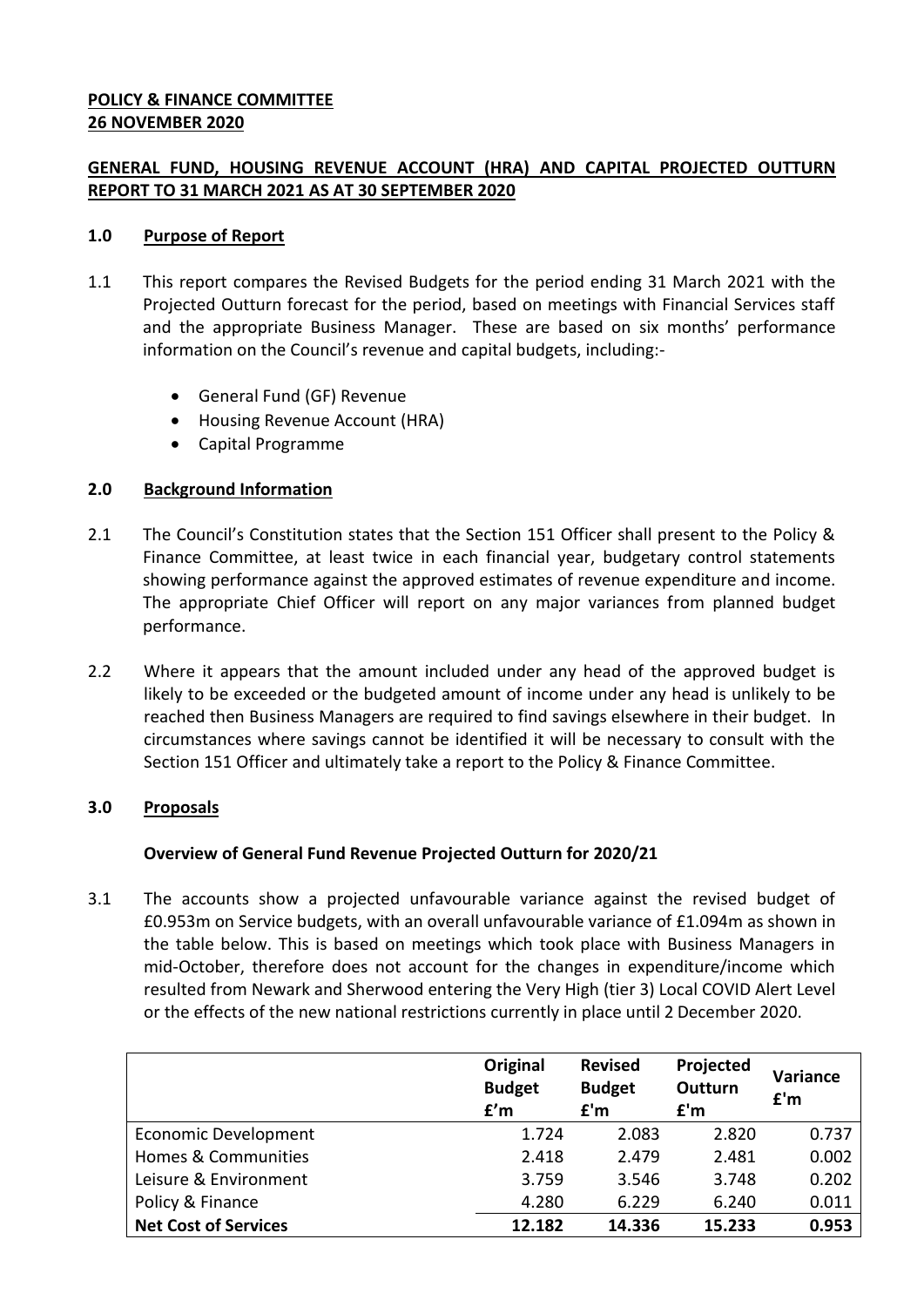| <b>Other Operating Expenditure</b>      | 3.904    | 24.217   | 24.217   | (0.000) |
|-----------------------------------------|----------|----------|----------|---------|
| Finance & Investment Income/Expenditure | (0.009)  | (0.183)  | 0.127    | 0.311   |
| Taxation & Non-Specific Grant Income    | (19.714) | (41.638) | (42.228) | (0.590) |
| <b>Net Cost of Council Expenditure</b>  | (3.638)  | (3.269)  | (2.595)  | 0.674   |
| Transfer to/(from) Usable Reserves      | 3.082    | 2.713    | 3.133    | 0.420   |
| Transfer to/(from) Unusable Reserves    | 0.556    | 0.556    | 0.556    | 0.000   |
| Transfer to/(from) General Reserves     | 0.000    | 0.000    | (1.080)  | (1.094) |

- 3.2 As can be seen from the table above there are variances projected in service areas and other budgets. Looking at the underlying trends, the detailed variances by Committee can be further summarised and these are shown at **Appendix A**.
- 3.3 Service Budgets managed by the Business Managers is currently predicting an unfavourable variance of £0.953m and represents 6.6% of the total service budgets.
- 3.4 The main reason for a projected unfavourable variance of £0.953m against service budgets is because the council predicts to receive £1.643m less income from sales, fees and charges (SFC) than budgeted for. The council estimates that it will be able to claim between £0.300m and £0.500m from the government in compensation for lost SFC income. This would reduce the projected overall unfavourable variance of £1.094m to between £0.794m and £0.594m. **Appendix B** shows the areas that are predicting the shortfall in income.

|                                                                | f'm                 |
|----------------------------------------------------------------|---------------------|
| Projected overall unfavourable variance (before compensation)  | 1.094               |
| Estimated compensation for lost sales, fees and charges income | $(0.300) - (0.500)$ |
| Projected overall unfavourable variance (after compensation)   | $0.794 - 0.594$     |

- 3.5 The Nottinghamshire Business Rates Pool may also return some funding to the council for 2020/21, though it cannot currently be quantified how much this may be, as it is based on the non-domestic rates (NDR, or 'business rates') income received by all authorities within the pool. Officers across Nottinghamshire are working to review the position, albeit this will be difficult to predict as the landscape for businesses is currently so volatile. Nottinghamshire S151 officers keep this under review during the year to assess the latest information collated across the County. This will then be fed into future forecast outturn reports.
- 3.6 The council currently has sufficient resources in its medium-term financial position (MTFP) reserve if the projected overall unfavourable variance of between £0.794m and £0.594m were to occur. The council's current approved MTFP for the four years between 2020/21 and 2023/24 (2020/24) will be updated for 2021/25 (2021/22 to 2024/25) before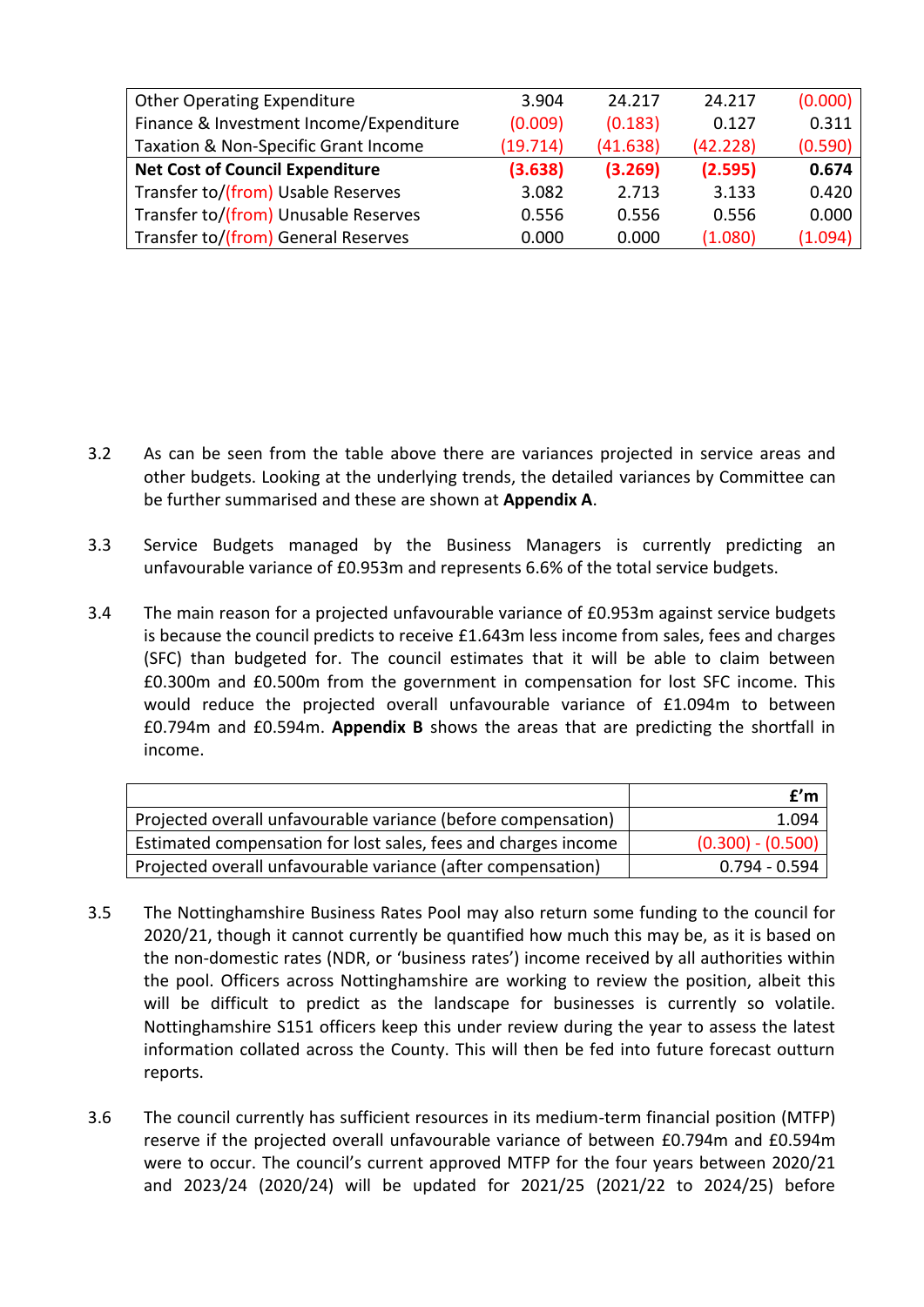Christmas, once funding information for local authorities is published as part of the government's one-year Spending Review for 2021/22.

- 3.7 Non-Service expenditure is expected to have a favourable variance against the revised budget by £0.279m. The £0.311m variance against Finance & Investment Income/Expenditure largely relates to less than budgeted investment interest income, because of lower interest rates this year.
- 3.8 The £0.590m variance on the Taxation & Non-Specific Grant Income line relates to the following additional grant income that the council has received that was not budgeted for:

| Grant                                                                               | f'm   |
|-------------------------------------------------------------------------------------|-------|
| Administration of the Small Business Grant Fund and Retail, Hospitality and Leisure | 0.170 |
| <b>Grant Fund</b>                                                                   |       |
| COVID-19: emergency funding for local government tranche 4 allocation               | 0.338 |
| Administration of the COVID-19 Test and Trace Support Payments                      | 0.026 |
| Local Authority Compliance and Enforcement Grant                                    | 0.056 |
|                                                                                     | 0.590 |

The administration grant for the Small Business Grant Fund and Retail, Hospitality and Leisure Grant Fund is forecasted to be used during the year on the costs of administering these grants. The variance in relation to the other grants (£0.420m) is currently forecasted to be transferred to reserves, as per the 'Variance' on the 'Transfer to/(from) Usable Reserves' line. Where these funds are needed throughout the year for additional spend, they will be allocated and a reduced amount forecasted to be transferred to reserves.

- 3.9 The Council is also aware that it will receive further funding based per head of population to fund Covid compliance and contract tracing. As the Council will be entering into Tier 3 from 00:01  $30<sup>th</sup>$  October 2020, £8 per head of population will be received, which will equate to circa £0.970m. This funding will initially be received by Nottinghamshire County Council and will be distributed to the Council based on defrayed expenditure.
- 3.10 It should be noted that the projected outturn variances are still somewhat indicative. These will become more accurate in subsequent months' budget monitoring reports, as officers continue to refine budgets and forecasts in light of the latest information available.
- 3.11 The council has received £1.483m grant funding from the Ministry of Housing, Communities and Local Government (MHCLG) for additional COVID-19 related costs, and is shortly due to receive another £0.338m (see paragraph 3.8 above). Costs to be paid for from the £1.483m have been borne centrally rather than by individual services for transparency/clarity, and so as to not overstate 2020/21 spend on mainstream services.
- 3.12 **Appendix B** shows how the £1.483m is currently allocated, and forecast spend for the year against these allocations. As can be seen, all but £0.026m has currently been allocated to specific items of spend, and some allocations are not forecasted to be fully spent. This allows scope for further COVID-19 related spend to be approved where the need arises.
- 3.13 Each year, the government announces which reliefs that business rate payers will be eligible for, and how much grant it will compensate councils with for income councils can no longer directly receive from businesses (because of the aforementioned business rate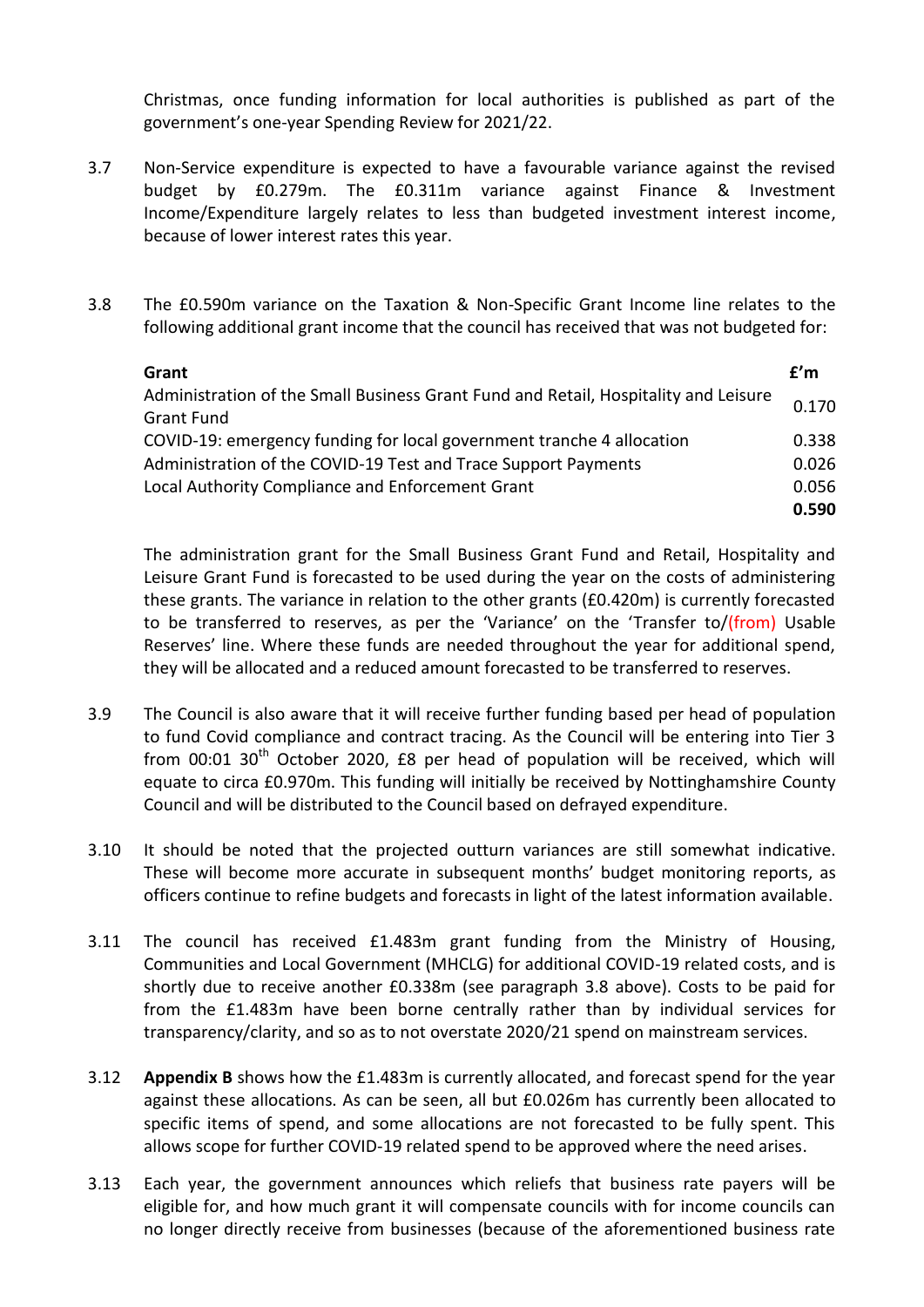reliefs). Prior to 2020/21, the council has typically received around £2m annually in compensation grant. In 2020/21, because of the Expanded Retail Discount, the council will receive more than £18m in compensation grant. Though the grant relates to the Collection Fund, accounting regulations require it to be paid into the General Fund. There will therefore be a large deficit in the council's Collection Fund at year-end, and, conversely, a large surplus in its General Fund which will need to be transferred to reserves to pay for the Collection Fund deficit. MHCLG are developing guidance for local authorities on the appropriate accounting arrangements.

### **Overview of Projected Housing Revenue Account (HRA) Outturn for 2020/21**

3.14 With reference to the 'Variance' column in the table below, the HRA accounts show a projected favourable variance against the approved budget of £1.955m as follows:

|                                          | Original<br><b>Budget</b><br>f'm | <b>Revised</b><br><b>Budget</b><br>f'm | Projected<br>Outturn<br>f'm | <b>Variance</b><br>f'm |
|------------------------------------------|----------------------------------|----------------------------------------|-----------------------------|------------------------|
| Expenditure                              | 17.508                           | 17.382                                 | 15.797                      | (1.584)                |
| Income                                   | (24.255)                         | (24.128)                               | (24.493)                    | (0.365)                |
| <b>Net Cost of HRA Services</b>          | (6.746)                          | (6.746)                                | (8.695)                     | (1.949)                |
| <b>Other Operating Expenditure</b>       | 0.489                            | 0.489                                  | 0.483                       | (0.005)                |
| Finance & Investment Income/Expenditure  | 3.789                            | 3.789                                  | 3.789                       | (0.000)                |
| Taxation & Non Specific Grant Income     | (0.520)                          | (0.520)                                | (0.520)                     | 0.000                  |
| (Surplus)/Deficit on HRA Services        | (2.989)                          | (2.989)                                | (4.944)                     | (1.955)                |
| <b>Movements in Reserves</b>             |                                  |                                        |                             |                        |
| Transfer to/(from) Usable Reserves       | 1.628                            | 1.628                                  | 2.473                       | 0.845                  |
| Transfer to/(from) Unusable Reserves     | (6.581)                          | (6.581)                                | (6.821)                     | (0.240)                |
| <b>Transfer to Major Repairs Reserve</b> | 7.942                            | 7.942                                  | 9.292                       | 1.350                  |
| <b>Total</b>                             | 0.000                            | 0.000                                  | 0.000                       | 0.000                  |

3.15 This is the first full financial year in which the budget integrates all expenditure and income that Newark and Sherwood Homes Ltd used to formally manage on the council's behalf.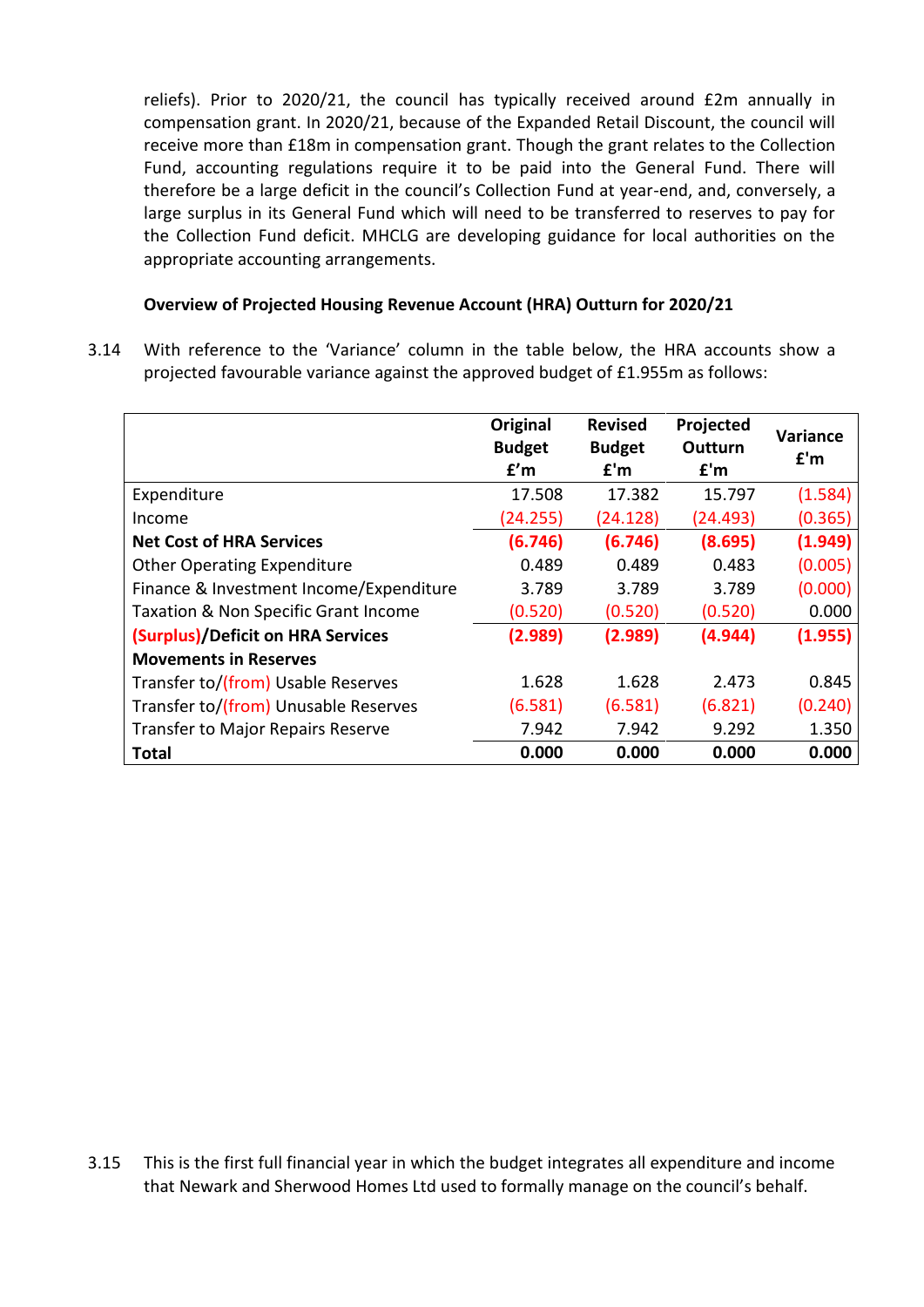- 3.16 Since February 2020, officers have been working with budget holders in the Housing, Health and Wellbeing directorate to assess the resources required to manage the council's social housing stock.
- 3.17 A report by Savills in 2018/19 identified the potential for the council to realise £0.950m in savings from reintegrating social housing management services back in-house. Officers have currently identified £1.053m in savings through the deletion of vacant posts and surplus resources within services. £0.362m of this has been reinvested, largely in new posts such as the Director of Housing, Health and Wellbeing's post and the Business Manager posts to be appointed to.
- 3.18 An annual £0.691m is therefore available from savings generated by the reintegration that can be reinvested into the council's social housing management services. It is anticipated that some of these savings will be used in order to strengthen front line services through a restructure that is currently being drafted and costed. It is currently assumed that another £0.091m will be used during the remainder of this financial year.
- 3.19 Due to the current pandemic, the plans identified within the report tabled at the Policy & Finance Committee during April 2020 have not yet been realised and hence the £0.691m above remains unallocated. Proposals to reinvest the efficiencies will be put forward to the Homes and Communities Committee for consideration and approval. These proposals will be a mixture between reoccurring investment and one-off initiatives. Once agreed these will be built into the base HRA financial Business Plan.
- 3.20 The projected outturn for the year is a net transfer to reserves of £1.955m. The prudent level of reserve set on the HRA working balance is still £2m which would remain constant. As proposed in the table above, the favourable variance identified from the efficiencies generated as a result of reintegrating the housing service would be allocated into a strategic revenue reserve (£0.600m), with the balance of the surplus (£1.350m = £1.355m less £0.005m because of a reduction in forecast Right to Buy (RTB) sales) then to be transferred into the Major Repairs Reserve to finance future capital expenditure.
- 3.21 The main reasons for the projected favourable outturn variance of £1.955m are:

|                                                                                                                   | f'm     |
|-------------------------------------------------------------------------------------------------------------------|---------|
| Services: a significant number of posts temporarily vacant                                                        | (0.745) |
| Savings: minimal use of the savings identified from bringing housing<br>management services back into the council | (0.600) |
| Anticipated additional rental income                                                                              | (0.404) |
| Reduced planned maintenance, voids maintenance and responsive repairs                                             | (0.102) |
| Other variances                                                                                                   | (0.103) |
| <b>Total</b>                                                                                                      | (1.955) |

#### **Overview of Projected Capital Outturn 2020/21**

3.22 The table below summarises the position for the Capital Programme to the end of September 2020 and is split between General Fund and Housing Revenue Account.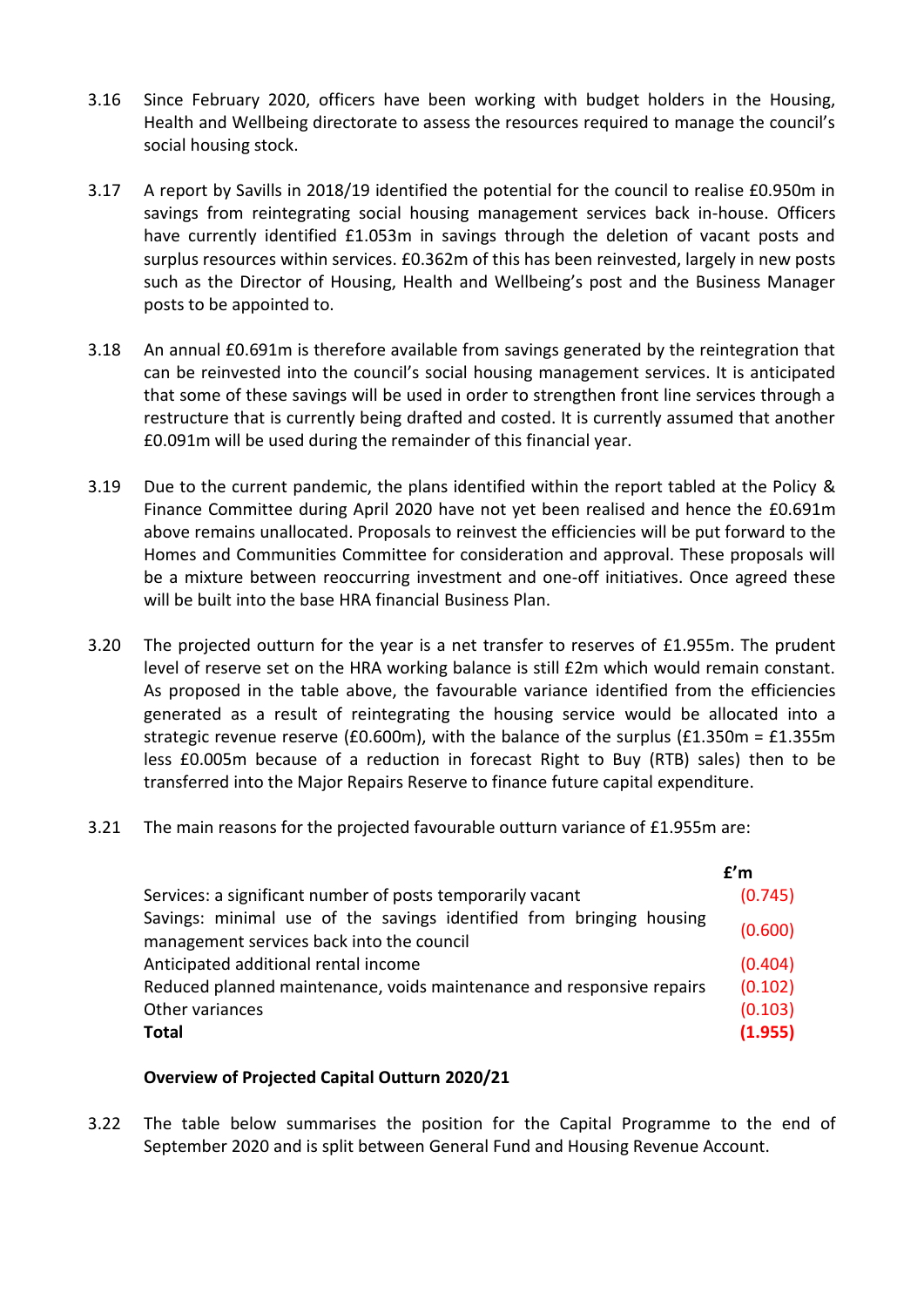|                     | <b>Revised</b><br>Approved<br><b>Budget</b><br>f'm | <b>Revised Budget</b><br>updated for<br>Approval<br>f'm | <b>Actual Spend to</b><br>September<br>2020<br>f'm | <b>Forecast</b><br>Outturn<br>f'm |
|---------------------|----------------------------------------------------|---------------------------------------------------------|----------------------------------------------------|-----------------------------------|
| <b>General Fund</b> | 32.677                                             | 32.619                                                  | 1.645                                              | 32.619                            |
| <b>HRA</b>          | 25.379                                             | 24.379                                                  | 4.179                                              | 23.886                            |
| <b>Total</b>        | 58.056                                             | 56.998                                                  | 5.824                                              | 56.505                            |

- 3.23 Actual spend to the end of June, was significantly lower than previous years for the same period, due to COVID-19 and the subsequent lockdown period. In quarter 2 2020/21 a further £4.93m has been spent, this is still lower than the equivalent period in the previous financial year, but spend is increasing and the budget profiles are being monitored closely. The HRA investment programme is currently expecting to underspend by £0.493m but this will be reviewed again during the next quarter.
- 3.24 Overall the forecast outturn position is anticipated to be a favourable variance of £0.493m. Due to the current pandemic, the HRA investment programme is anticipated not to utilise its full budget allocation at this time. Officers will keep this under review and future forecast outturn reports will revise this.
- 3.25 As projects are developed and spending commitments are made, budget requirements can change. It is a requirement that Policy & Finance Committee approve all variations to the Capital Programme. Following the meeting of 24 September 2020, the total approved budget was £58.056m. The additions and amendments that now require approval are detailed in **Appendix C** and summarised as follows:

| <b>Total</b>         | $-£1.059m$ |
|----------------------|------------|
| Reprofiles           | $-£1.167m$ |
| Additions/Reductions | £0.108m    |

3.26 If these variations are approved, then the revised budget will be reduced to £56.998m. A more detailed breakdown at scheme level, including some comments on projects progress, can be found at **Appendices D** (General Fund) **and E** (HRA).

# **Capital Programme Resources**

- 3.27 The Capital resources available to the Council are not static. Capital receipts are generated throughout the year, additional grants and contributions are paid to the Council, and borrowing may be increased to fund some projects.
- 3.28 In summary, the forecast outturn of £56.505m (taking account of the anticipated favourable variance on the Investment Programme) will be financed as follows, with every attempt to minimise the impact on the Council's revenue budget

|                                            | <b>General Fund</b><br>f'm | <b>HRA</b><br>f'm | <b>Total</b><br>f'm |
|--------------------------------------------|----------------------------|-------------------|---------------------|
| <b>Borrowing</b>                           | 19.060                     | 7.599             | 26.659              |
| <b>External Grants &amp; Contributions</b> | 7.360                      | 0.829             | 8.189               |
| Capital Receipts                           | 1.007                      | 3.856             | 4.863               |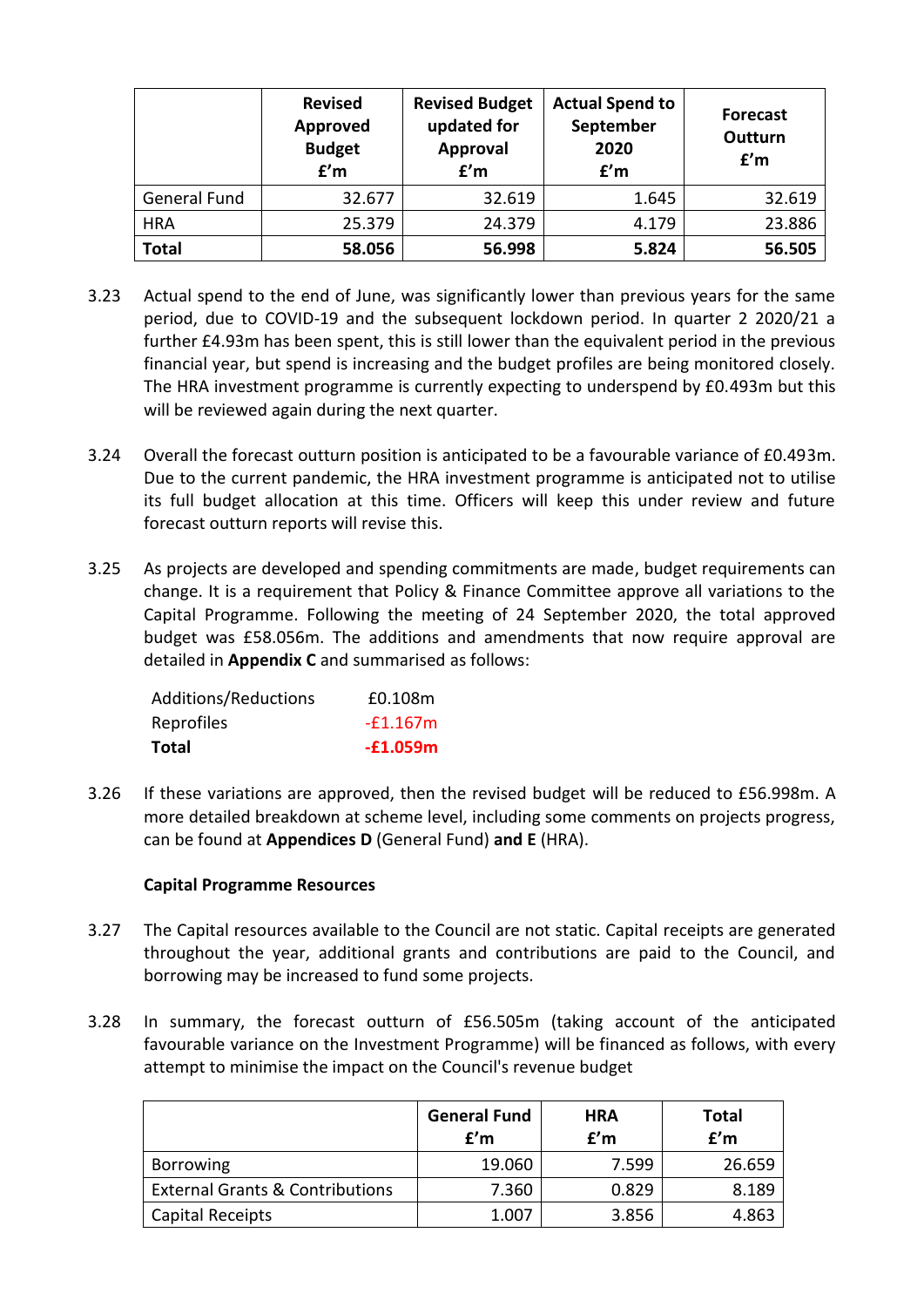| Community Infrastructure Levy | 0.620  |        | 0.620  |
|-------------------------------|--------|--------|--------|
| Revenue Contributions         | 4.572  | 11.602 | 16.174 |
| Total                         | 32.619 | 23.886 | 56.505 |

### **Capital Receipts**

3.29 The Council has been successful in securing a number of capital receipts for both general fund and HRA in previous years, and continues to do so. The current level of capital receipts is detailed in the table below:

|                                                               | General<br><b>Fund</b><br>f'm | <b>HRA</b><br><b>Receipts</b><br>f'm | <b>HRA 1-4-1</b><br><b>Receipts</b><br>f'm | <b>Total</b><br>f'm |
|---------------------------------------------------------------|-------------------------------|--------------------------------------|--------------------------------------------|---------------------|
| <b>Balance at 1st April 2020</b>                              | 1.209                         | 2.440                                | 1.805                                      | 5.454               |
| Received up to end of September 2020                          | 0.000                         | 0.693                                | 0.297                                      | 0.990               |
| Estimated receipts for remainder of the<br>financial year     | 0.000                         | 0.840                                | 0.360                                      | 1.200               |
| Approved for financing                                        | 1.007                         | 1.394                                | 2.462                                      | 4.863               |
| Available Capital receipts balance at 31<br><b>March 2021</b> | 0.202                         | 2.579                                | 0.000                                      | 2.814               |
| Estimated Receipts 2021/22 - 2023/24                          | 2.350                         | 2.232                                | 2.437                                      | 7.019               |
| 2021/22<br>for<br>Financing<br>Approved<br>2023/24            | 0.200                         | 2.115                                | 1.646                                      | 3.961               |
| <b>Estimated Uncommitted Balance</b>                          | 2.352                         | 0.2696                               | 0.791                                      | 5.839               |

3.30 The Right-to-Buy (RTB) receipts for Replacement Homes (known as 1-4-1 Receipts) are retained through a RTB agreement. Under the terms of that agreement, the RTB receipts have to be spent on new supply of affordable housing within 3 years of arising, or have to be returned to Government with penalty interest applied. The Ministry of Housing, Communities & Local Government (MHCLG) wrote to the council inviting it to enter in to an agreement to make it easier to fulfil the conditions, recognising that the COVID-19 crisis has halted or slowed down development. The Council now has an additional six months (until 31 December 2020) to catch up with spending plans.

# **4**.**0 Financial Implications (FIN20-21/3388)**

- 4.1 All of the financial implications are set out in the body of the report.
- 4.2 As per paragraph 3.20 the HRA is currently predicting an additional transfer of £1.350m to the Major Repairs Reserve.
- 4.3 With regard to the General Fund revenue outturn, the unfavourable variance of between £0.594m and £0.794m represents a negative variance of between 4% and 6% of the overall General Fund budget.
- 4.4 With regard to capital, any savings on projects will be assessed and used to meet additional demands, or to fund the Council's Capital Programme in future years.

#### **5.0 RECOMMENDATIONS that:**